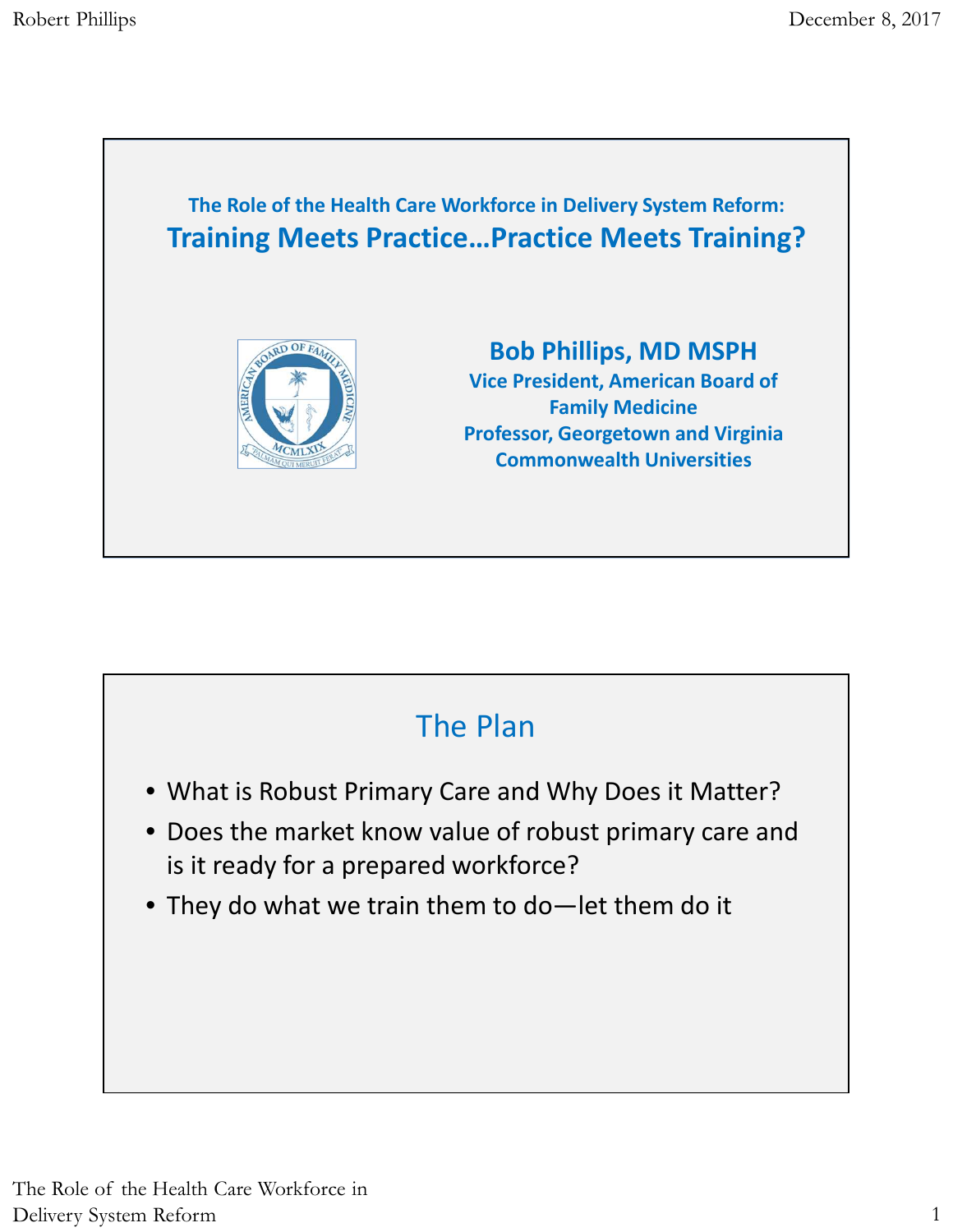## (Foil) Definition Role of a Family Physician The role of the US family physician is to provide episodic outpatient care in 15-minute blocks with coincidental continuity and a reducing scope of care. The family physician surrenders care coordination to care management functions divorced from practices, and works in small, ill-defined teams whose members have little training and few in-depth relationships with the physician and patients. The family physician serves as the agent of a larger system whose role is to feed patients to subspecialty services and hospital beds. The family physician is not responsible for patient panel management, community health, or collaboration with public health. http://www.annfammed.org/content/12/3/250

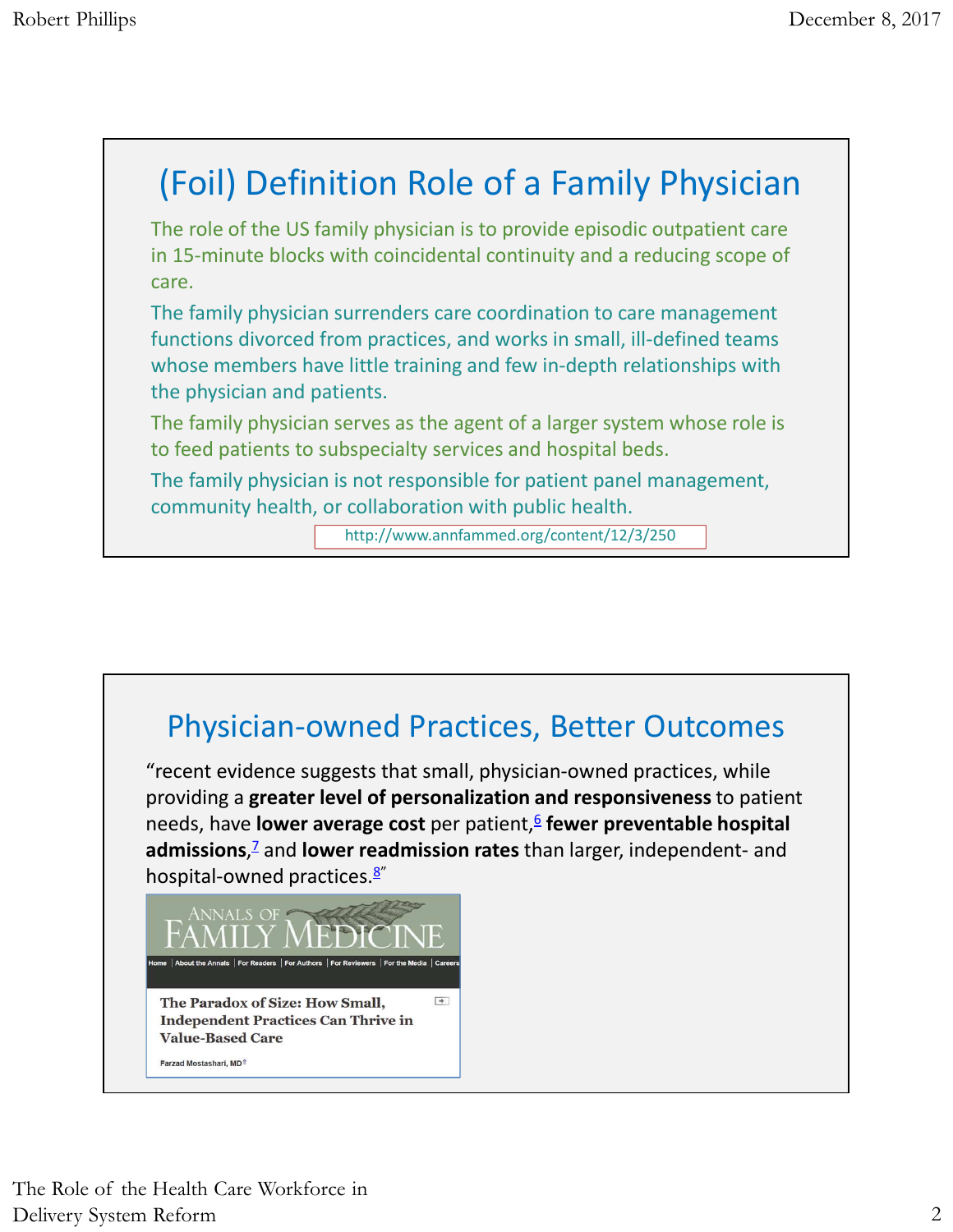

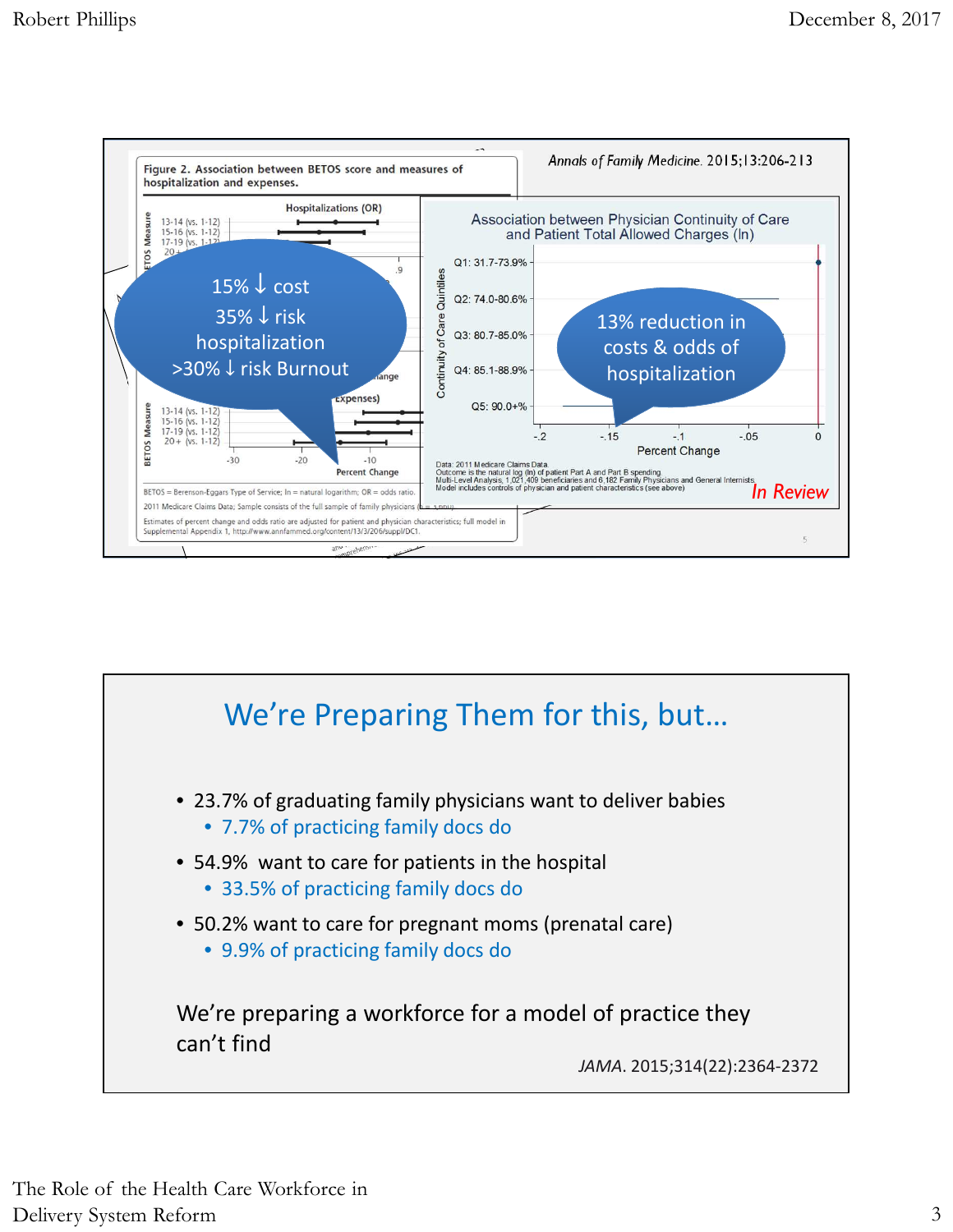



The Role of the Health Care Workforce in Delivery System Reform 4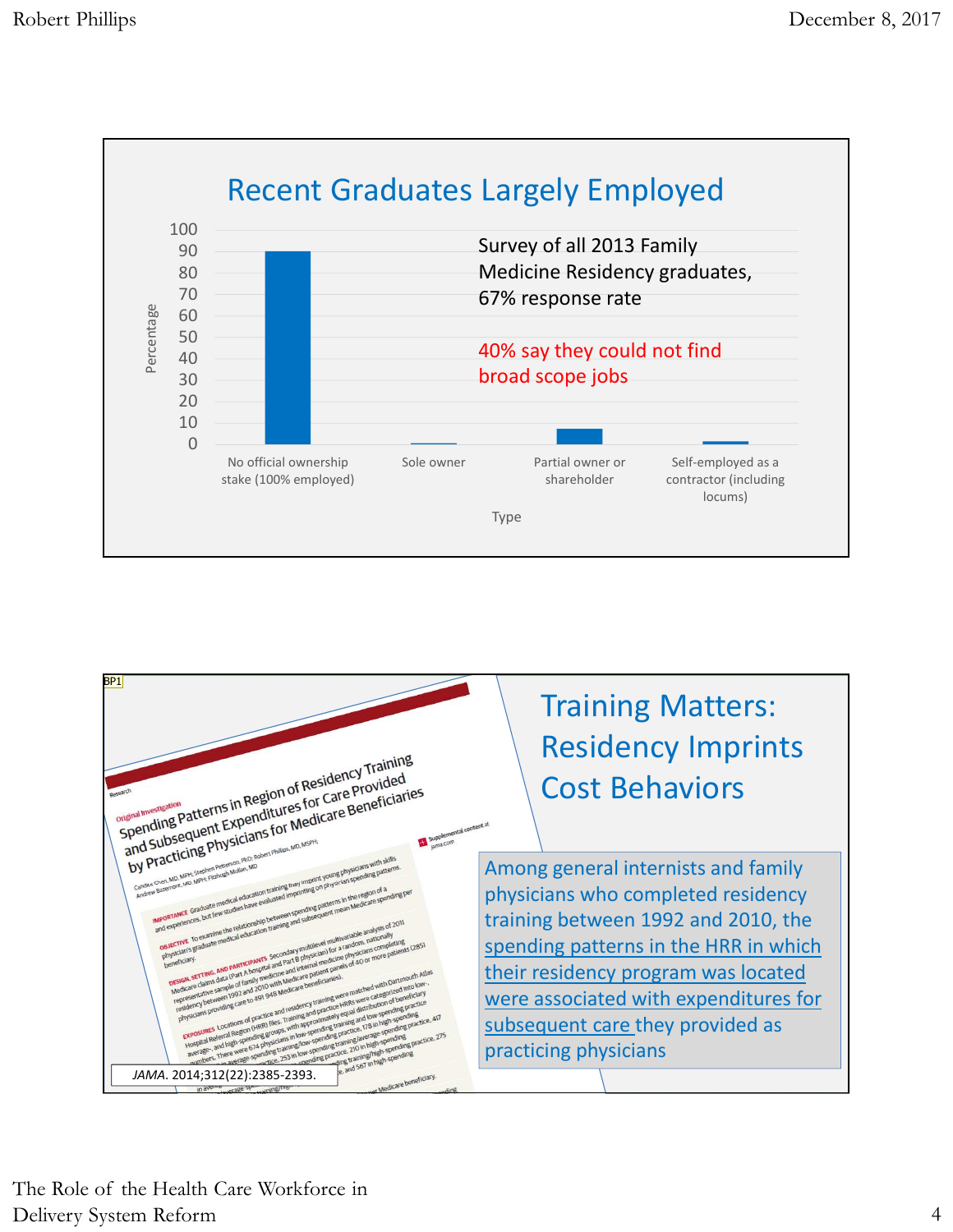## **Slide 8**

**BP1** Bob Phillips, 9/9/2015